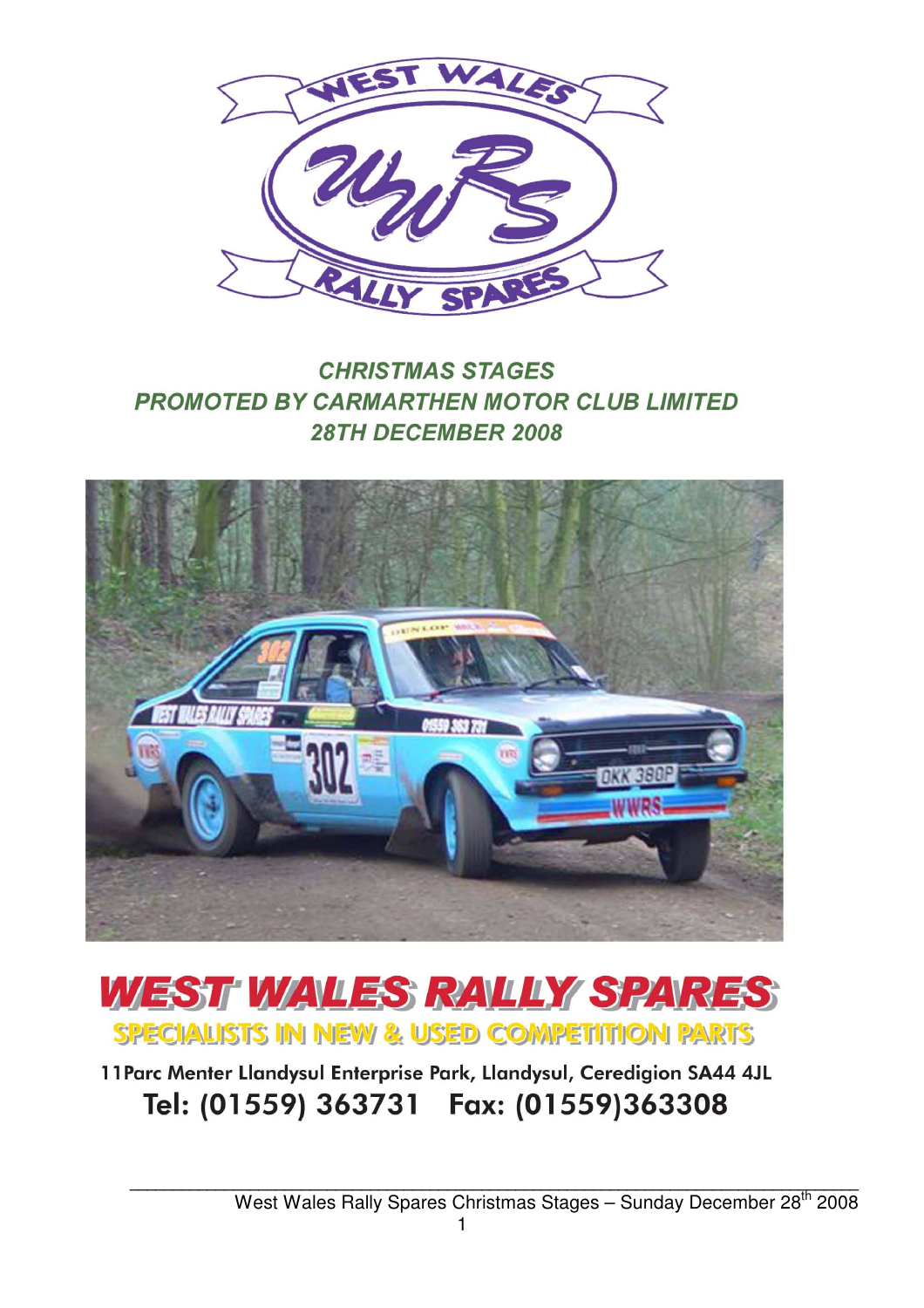# **WEST WALES RALLY SPARES CHRISTMAS STAGES 2008**

## **SUPPLEMENTARY REGULATIONS**

### **1. ANNOUNCEMENT**

Carmarthen Motor Club Ltd will organise a National B permit Stage Rally on Sunday 28<sup>th</sup> December 2008.

### **2. JURISDICTION**

The meeting will be held under the General Regulations of The Royal Automobile Club Motor Sports Association Ltd (MSA) (incorporating the provisions of the International Sporting Code of the FIA), these Supplementary Regulations and any written instructions that the organising club may issue.

### **3. AUTHORISATION**

MSA Permit Number t.b.a.

### **4. ELIGIBILITY**

The event is open to:

- (a) All fully elected members of the organising club.
- (b) All fully elected members of clubs within the W.A.M.C.
- (c) All fully elected members of clubs within the A.S.W.M.C.

Competition Licences (National B status or higher), club membership cards and Championship Registration card(s) (if applicable) will be inspected at signing-on.

### **5. SCRUTINEERING AND SIGNING-ON**

Scrutineering and signing-on will take place at The Welsh Motorsports Centre at Pembrey on Sunday 28<sup>th</sup> December 2008 between 07.00 and 09.00. Any competitor not signed on one hour before his start time may be excluded. First car starts at 10.00.

Competing cars do not require road fund licences. MOT Certificates (if applicable) and Registration Documents must be available for inspection at scrutineering.

### **6. ROUTE**

Cars will start at 30 second intervals.

The event will comprise at least 50 miles in approximately 5 special stages on private property in the form of concrete and tarmac surface roads at the Welsh Motorsport Centre at Pembrey. Each stage may contain up to 100 metres of unsurfaced roads. These stages will be timed to an accuracy of less than 1 minute in accordance with H195.

The event will start and finish at the Welsh Motorsport Centre at Pembrey (159/396 033).

### **7. CLASSES**

The event will consist of 8 classes as follows:

- Class 1 Cars up to 1400 cc.
- Class 2 Cars 1401 to 1600 cc.
- Class 3 Cars 1601 to 2000 cc with normally aspirated 4 cylinder 8 valve engines and 2 wheel drive.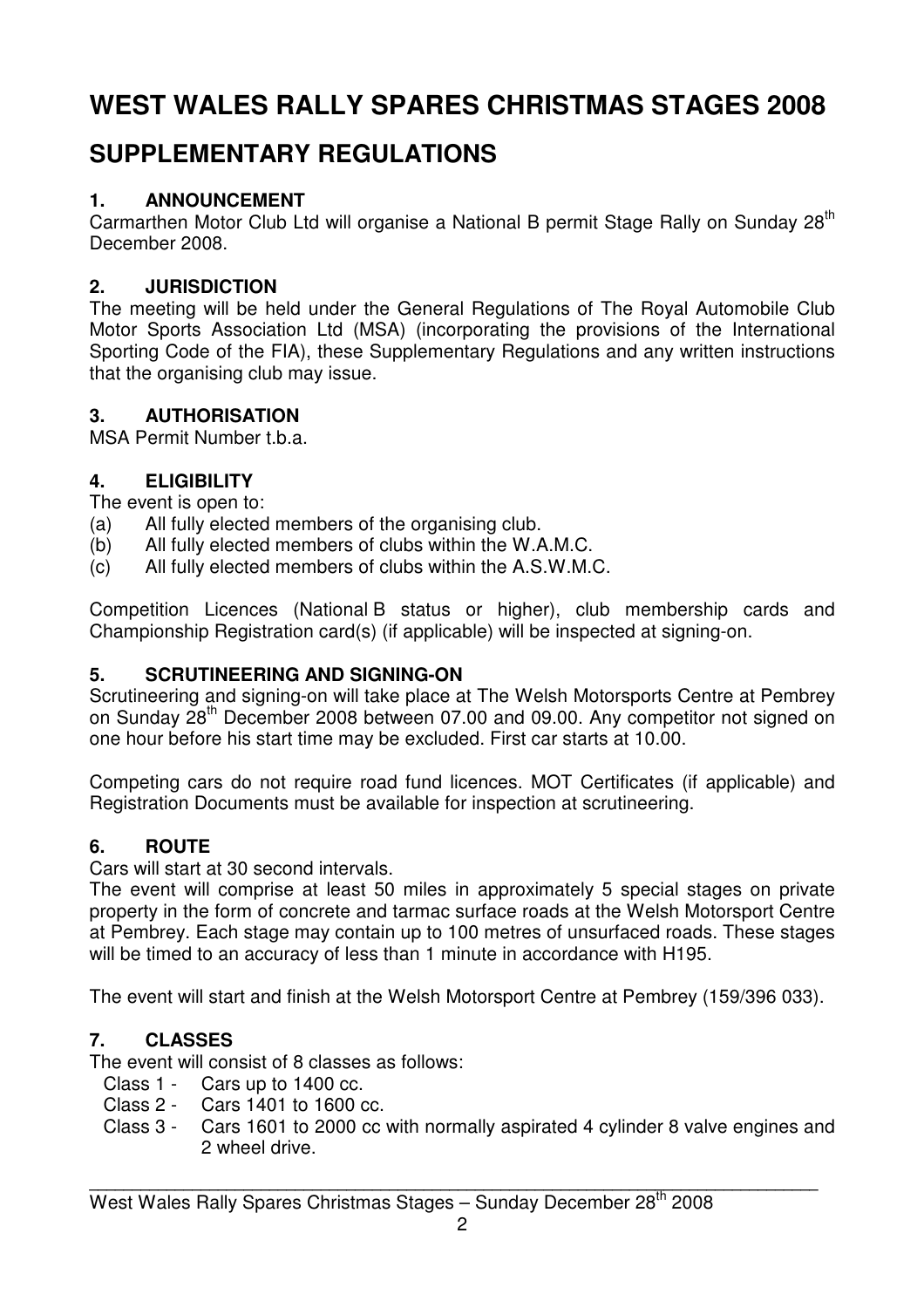- Class 4 Cars 1601 to 2000 cc not complying with class 3.
- Class 5 Cars 2001 cc and over two wheel drive.
- Class 6 Cars 2001 cc and over four wheel drive.<br>Class 7 Road rally cars as defined in the rule
- Road rally cars as defined in the rules of the 2008 Welsh Clubman Tarmacadam Championship with the following exceptions:

Cars do not need to be taxed for the public highway.

Advertising is permitted.

Class 8 - Historic rally cars complying with H283-H312

All forced induction engined cars, will be subject to an equivalency factor of 1.7 times the cubic capacity of the engine in determining the capacity class of the car concerned.

### **8. TROPHY RALLY**

A trophy class will run over stages 4 and 5, and will be open to any competitor who retires on stages 1 to 3, subject to the car being re-scrutineered and permission being granted by the Clerk of the Course. There will be no awards given in this class as it is intended purely to give those who retire early in the event to have an opportunity to give their car a run.

### **9. AWARDS**

Awards will be presented as follows: 1st overall and co-driver and co-driver and co-driver and co-driver 1st in each class and control of the Awards for driver and co-driver 2nd in each class Awards for driver and co-driver 3rd in each class Awards for driver and co-driver Best all ladies or mixed crew exercise the second area Awards for driver and co-driver No crew may win more than one of the above awards.

### **10. ENTRIES**

The entry list opens on publication of these regulations and closes for seeding on Wednesday  $17<sup>th</sup>$  December 2008. The entry fee is £190. Late entries may be accepted at the discretion of the organisers up to Saturday December  $27<sup>th</sup>$  2008 although any such late entries will not be included on the seeded entry list. All entries must be made on the official entry form and accompanied by the appropriate fee. Entry places may not be reserved by telephone.

The Entries Secretary of the Meeting to whom all entries must be sent is Ryland James, Cartref, Bethlehem Road, Pwll Trap, St Clears, Carmarthenshire, SA33 4AN (Tel & Fax: 01994 230966 or E-mail rylandims@aol.com). Please restrict any telephone calls to between 1800 and 2100.

The maximum entry for the meeting is 70 plus 10 reserves. The minimum is 40. The minimum for each class is 3. Should any of the above minimum figures not be reached, the organisers have the right to either cancel the meeting or amalgamate classes as necessary.

Entries will be selected on receipt.

Entries cancelled in writing before the closing date for entries will be entitled to a full refund less £20. Entries cancelled after the closing date will not be refunded unless the vacant place is filled by a reserve. The above procedure will also apply to reserves who will be notified as soon as possible of vacant places.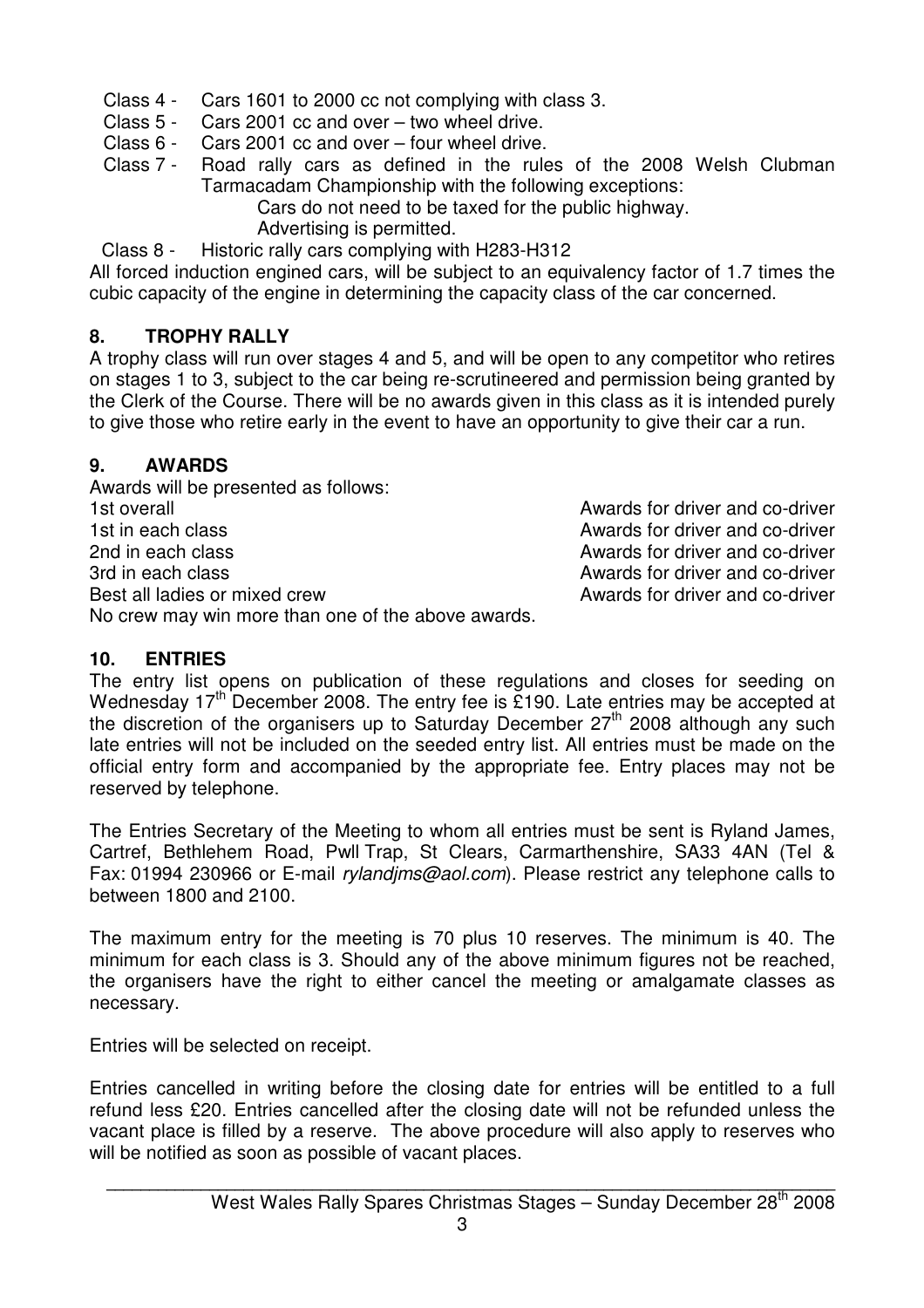Final instructions and entry list will be posted to the crew member indicated on the entry form in the week prior to the event and will carry the same force as these regulations.

### **11. OFFICIALS**

MSA Steward: T.B.A. Club Stewards: Ian Howells and Mike Kennett Clerks of the Course: Mike Griffiths Tel: 01554 754421(H) and Chris Long Tel: 01792 425416(H) Secretary of the Meeting: John Butler-Jenkins, 3 Porth-y-Plas, Llanstephan Road, Carmarthen, SA31 3PW. Tel:01267 232601(H) Entries Secretary: Ryland James Tel: 01994 230966 (H) Chief Marshal: Clive Morris MSA Scrutineers: Keith Morgan MSA Timekeeper: Gethin Rees Chief Medical Officer: Dr A. Stevenson Judges of Fact: To be displayed on official notice board Vehicle eligibility: Keith Morgan Environmental scrutineer: Rob Duke Radio Co-ordinator & Safety Officer: Colin King Results Service: Amserwyr Modur Cymru

### **12. RESULTS**

Provisional results will be published at the Welsh Motorsport Centre, Pembrey in accordance with A61(b) and any protest must be lodged in accordance with C(d)45-59 and appeals in accordance with C(d)60-80.

### **13. DOCUMENTATION**

Entrants will be supplied with a Route diagrams and time cards at signing on. These documents will provide all the necessary information to enable competitors to comply with H85 & H213.

Competitors may be required to make up lateness at rest halts.

### **14. SERVICING**

Servicing is defined as work being carried out on the car by any person other than the competing crew, or the use of any parts or tools not carried in the competing car. There will be one service area where work may be carried out by the Service Crew of the competing car.

Crews may work unassisted on their own cars as described in H235.

### **15. IDENTIFICATION**

Competitors will be identified by 9" high black numbers on a white background on both sides of the vehicle (not supplied). Competitors will be responsible for maintaining these identifications in a legible condition during the event and their removal after the event or upon retirement. Competitors will also identified by high visibility numbers supplied by the organisers **to be fixed on both rear side windows**.

### **16. CONTROLS AND TIMING**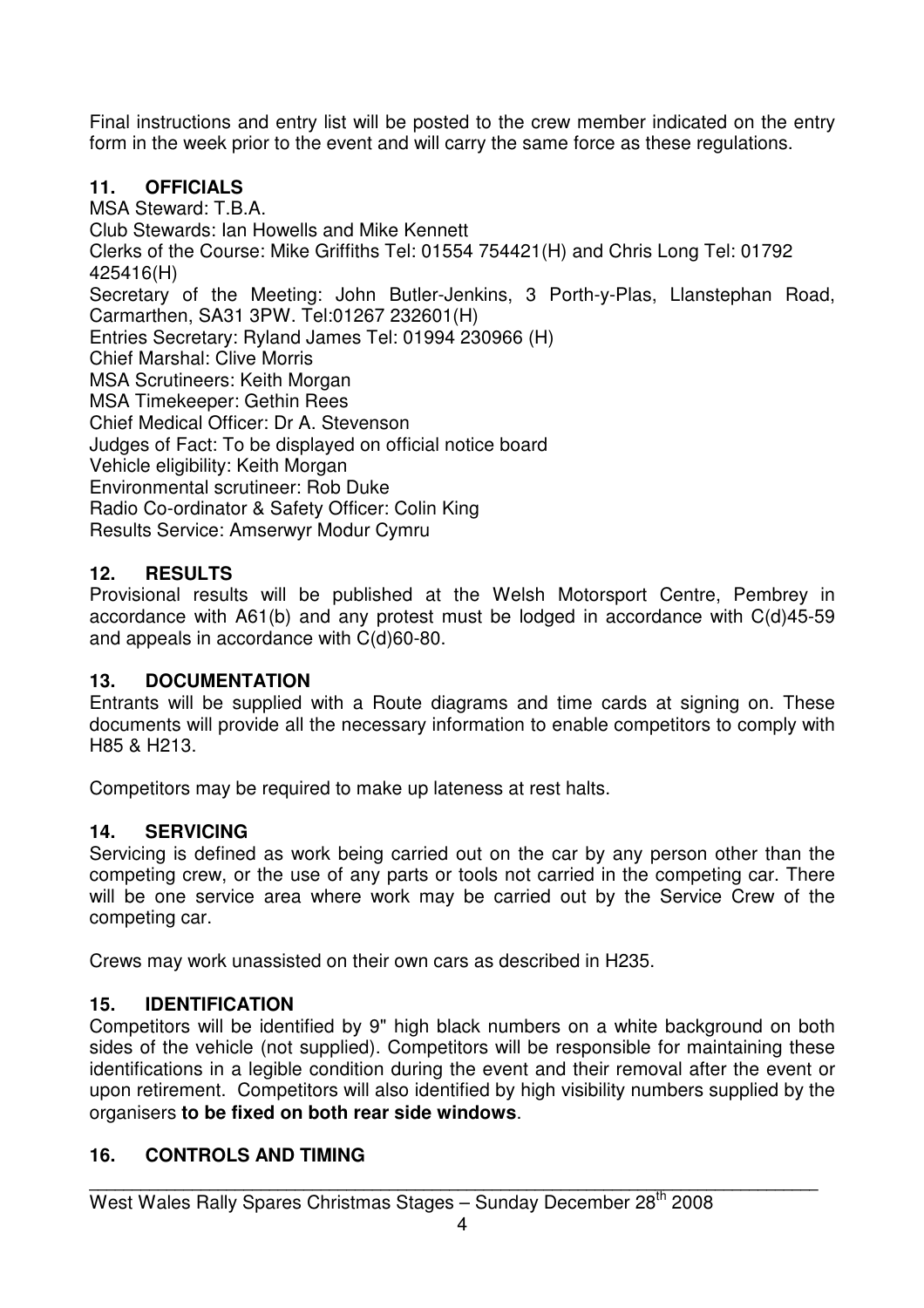The event will be run using Target Timing (H194-H196).

The rally will be divided into Road Sections and Special Stages.

All controls other than Passage Controls (PCs) and Route Checks will be Time Controls (TCs). Each road section will be allotted a Target Time based on approximately 28 mph average or less and a competitor can calculate his Due Time of arrival at any TC by adding his Target Time to his actual time of departure from the preceding TC. On any Road Section following a Special Stage three or four minutes extra will be allowed over the set average speed to account for any delays at the Special Stage Finish.

All Special Stages will have a Bogey Time set at 75 mph and a Target Time set at approximately 30 mph. Competitors will receive penalties as follows:-

- (i) Under Bogey Bogey Time
- (ii) Over Bogey under Target Actual Time Taken
- (iii) Over Target Target Time(No extra time penalties)

However, excess lateness taken over Target on Road Sections and Special Stages is cumulative and once lost cannot be regained.

When accumulated lateness between any two adjacent Main Controls exceeds the permitted maximum of 5 minutes a competitor will be excluded.

Should any recorded time not be legible or not appear authentic the organisers may use any means at their disposal to establish a time.

The following titles shall describe the various types of Time Controls: (See Drawing nr 184 for description of signs).

- (a) Main Controls (MC Signs 1 and 2)
- (i) Main controls will be situated at the Start and Finish of the Rally, immediately before and after any Rest Halt/Service Area, or at any other specified point.
- (ii) At an MC after a rest halt Competitors will restart at 30 second intervals in order of their arrival at the MC immediately preceding that halt.
- (iii) Each competitor will be given a due starting time from any MC and the difference between this time and his actual starting time will be counted towards exclusion for overall lateness. Also a time penalty will be applied.
- (iv) Competitors not excluded by reason of having accumulated more than the maximum allowed lateness will restart (subject to 16(a)(iii) above) from any MC with zero lateness, i.e. lateness is only accumulated between two adjacent MC's.
- (b) Special Stage Arrival Controls (SSA Signs 1 and 2)

 On arrival at SSA a competitor will receive an arrival time only when he is ready to start the stage (helmets on etc.). A competitor who is early may wait for his Due Time subject to H188. A provisional start time for the stage will be allocated in accordance with H207. He must then proceed immediately to the Start Line.

(c) Special Stage Start Control (SSS - Sign 3)

At the SSS a Competitor will be given a start time for the Stage in hours, minutes and seconds and will normally coincide with the provisional time allocated at the arrival control. Once a competitor has clocked in at an SSA the competitor must be ready to start the stage except as laid down in H207. Notwithstanding regulation H152, the starting procedure for special stages shall be replaced by traffic lights in accordance with the following procedures and sequence. The 30 second warning will not be given. With 15 seconds to go the Red light comes on. With 10 seconds to go the Red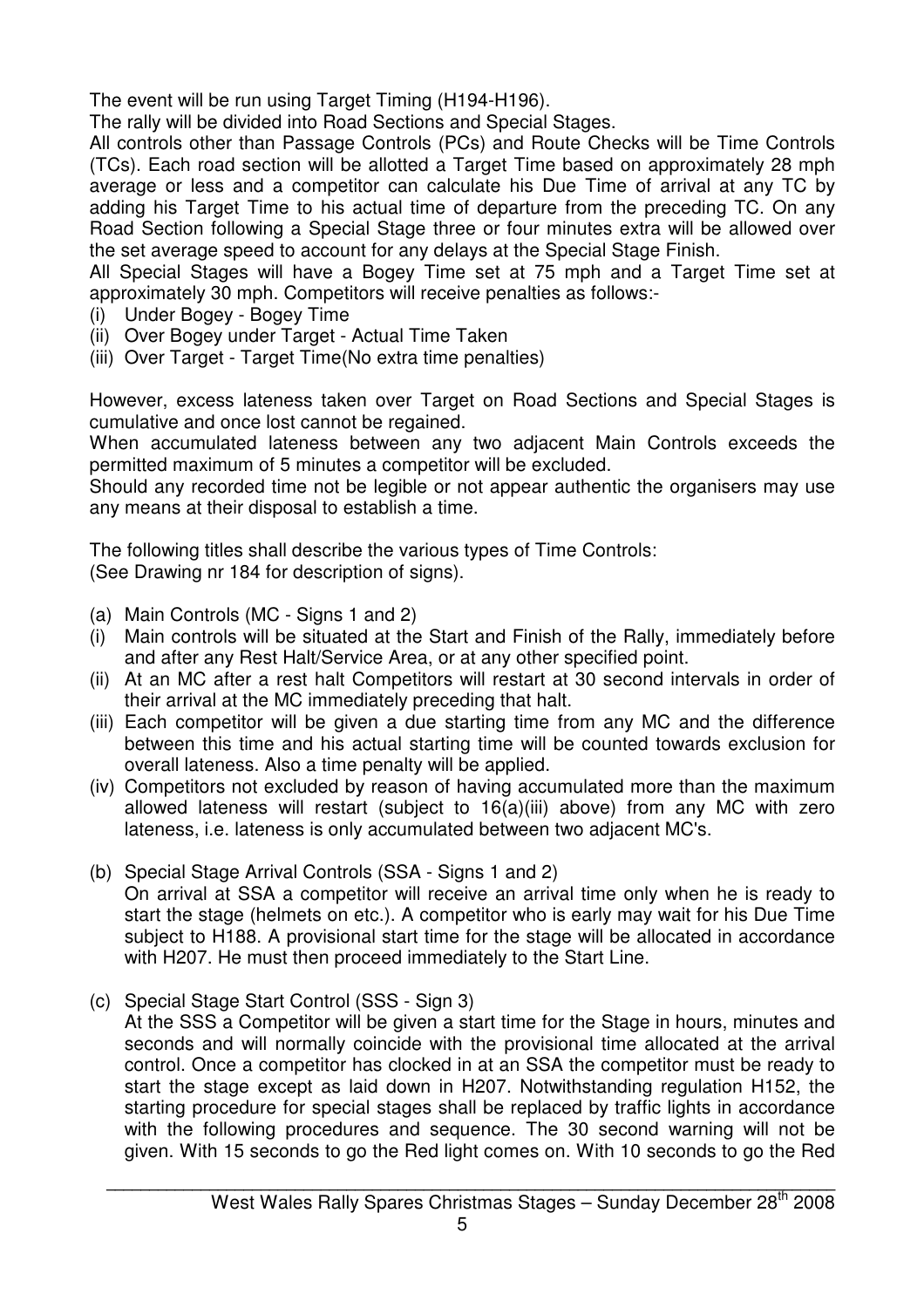light stays on and the five Amber lights come on. With 5 seconds to go the Red light goes out. From 5 seconds to zero the Amber lights count down the last 5 seconds. At zero seconds the Green light comes on to signal go. The green light remains on for 5 seconds

 As each section is timed separately the time taken from SSA to SSS is Dead Time and delays are automatically allowed for. The control area between Sign 1 at the SSA and Sign 3 at the SSS will be parc ferme

- (d) Special Stage Finish Control (SSF Signs 4, 5 and 7) At the SSF a competitor will receive his finish time in hours, minutes and seconds. This time in hours and minutes will be his start time for the following Road Section. Any competitor who fails to stop at the STOP Line must not, under pain of exclusion, reverse to the stop line, but must return on foot.
- (e) Passage Control (PC)

 At certain points indicated in the Road Book the organisers may establish PCs in order to collect Time Cards from competitors or for other purposes. There will be no official times recorded at these controls, but a competitor failing to provide the necessary documents at any PC will be deemed not to have visited that control.

It is a competitor's responsibility to ensure that his times are correctly recorded and handed in when and where instructed. Once a time has been accepted by a Competitor NO FURTHER CLAIMS WILL BE ENTERTAINED. Any adjustment caused by a Timekeeper's error MUST be made at the Control in question.

Caution boards may be used to give advanced warning of hazards and will be sited in accordance with H181.

#### **17. PENALTIES**

Competitors will start with zero marks. Classification for the order of merit will be by reference to total marks lost, the winner being the competitor with the least total penalty.

Penalties will be as H212 except:

1) Not complying with a requirement of the Road Book or these SR's for which no other penalty is specified - 5 minutes

The following offences will carry a penalty of Exclusion from results:

- 2) Not reporting at or not providing proof of visiting a control or check
- 3) Servicing contrary to SR14
- 4) Contravention of H21-22, H87, H147, H149 or H150.
- 5) Accumulated lateness (in excess of target time) between any two adjacent Main Controls of more than 5 minutes

To be classified as a finisher a car with its crew must complete the course without incurring the penalty of exclusion and hand in a completed damage declaration form with the final time card.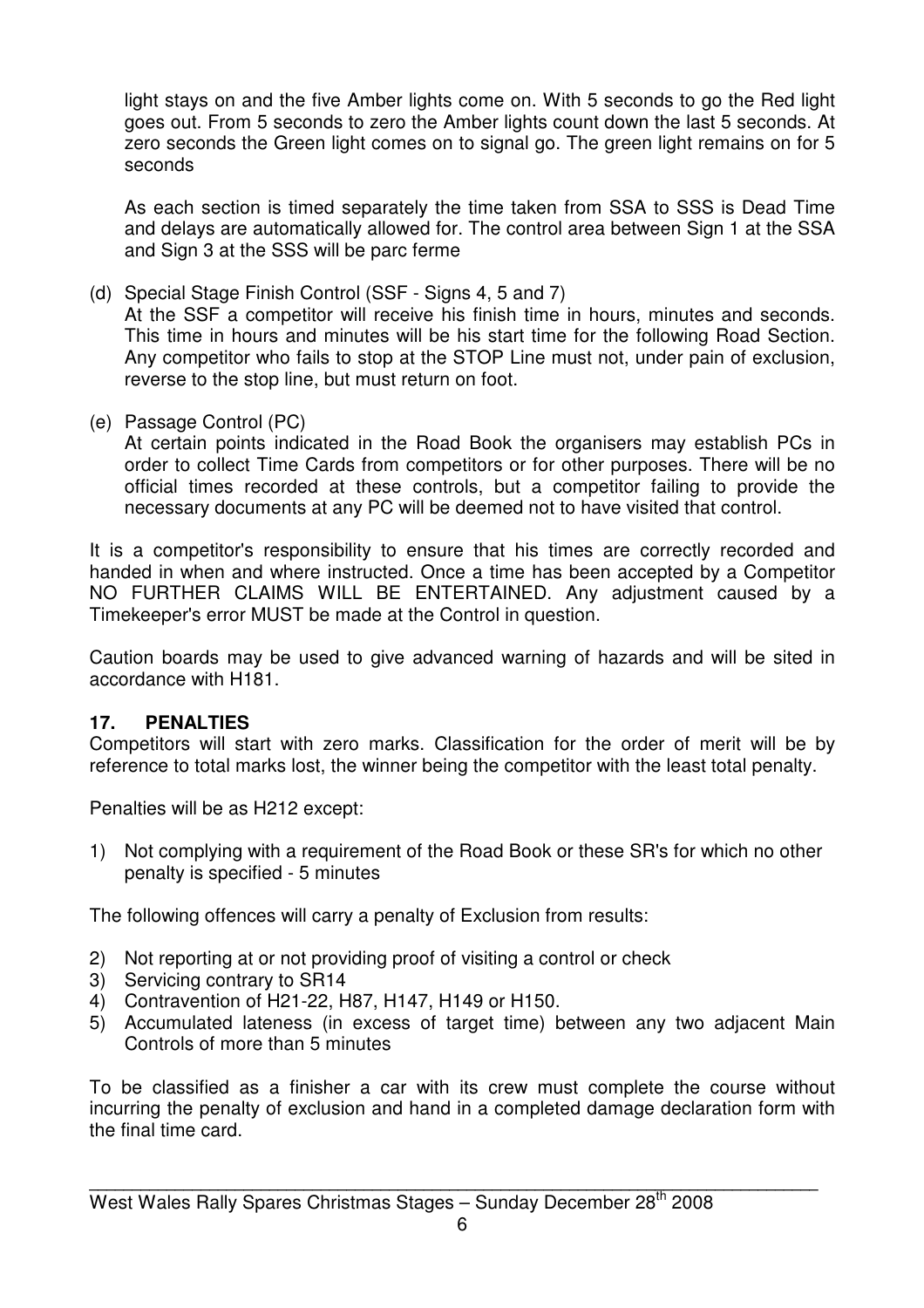### **18. G.R. MODIFICATION**

H22 - Either crew member may drive during the competition subject to both crew members holding licences to permit that person to drive. Co-drivers intending to drive on special stages shall advise the entry secretary at Signing-on.

H86 - See SR 17.

H200 - Reduced to 5 minutes.

H186 - Controls will close 5 minutes after due time of arrival of last car

### **19. DAMAGE DECLARATION**

Competitors will be required to complete and sign a report declaring that they have not been involved in any incident resulting in damage to private property or injury to persons or animals or alternatively giving details of any such incident where damage or injury has occurred (H248). Any information given will not incur a penalty but failure to hand in a duly completed form will be penalised by exclusion (H212p).

Competitors who do not report at the finish are required to forward the report to the Secretary within 72 hours of the event, unless they have been involved in an incident in which case details must be given to the organisers the same day. Competitors who fail to reply will be penalised by a fine of £100.00 H249.

## **20. JUDGES OF FACT AND DRIVING STANDARDS OBSERVERS**

Judges of Fact and Driving Standards Observers may be appointed by the organisers and will be on duty to observe and report upon any competitor considered to be in contravention of the regulations for the event in accordance with B78-82, B83-86, H140 & 141. Details of Judges of Fact will be displayed at signing-on.

## **21. DRIVING ON THE RACE CIRCUIT WITH DEFLATED TYRES ETC**

Under the conditions our contract of hire for the venue with B.A.R.C. Pembrey Ltd no competitor with a deflated tyre or mechanical problems likely to cause damage to the race circuit is to enter any part of the circuit forming part of a Special Stage. Any competitor who breaches this condition may be reported to the Stewards of the Meeting who may impose a penalty of exclusion from the event.

### **22. RED FLAG PROCEDURE**

The Red Flag procedure as H136.6(c) & H151 will apply on all stages. All competition will cease on appearance of red flags and competitors should stop at the side of the road or track. They must not proceed until advised to do so by an official of the event.

### **23. PROCEDURE ON ENCOUNTERING A MAJOR ACCIDENT**

Competitors are reminded of regulation H148: "Competitors must carry an A4-size white board with a red SOS on one side and black OK on the other (letters to be a minimum of 12cm high with a minimum stroke width of 1.5cm), with means to secure them on display for oncoming Competitors. In the case of an accident where urgent medical attention is required, the red SOS sign should be displayed as quickly as possible to alert following cars and aid any helicopter require. Any crew that sees a red SOS sign displayed on a car, or sees a major accident where both crew members are inside the car but not displaying the SOS sign, must immediately and without exception stop to give assistance. All following cars must also stop and the second car arriving at the scene must inform the next radio point. Subsequent cars must leave a clear route for emergency vehicles. The Clerk of the Course may award a discretionary time to any Competitor delayed in such circumstances. Any crew which is able to but fails to comply with the rule will be reported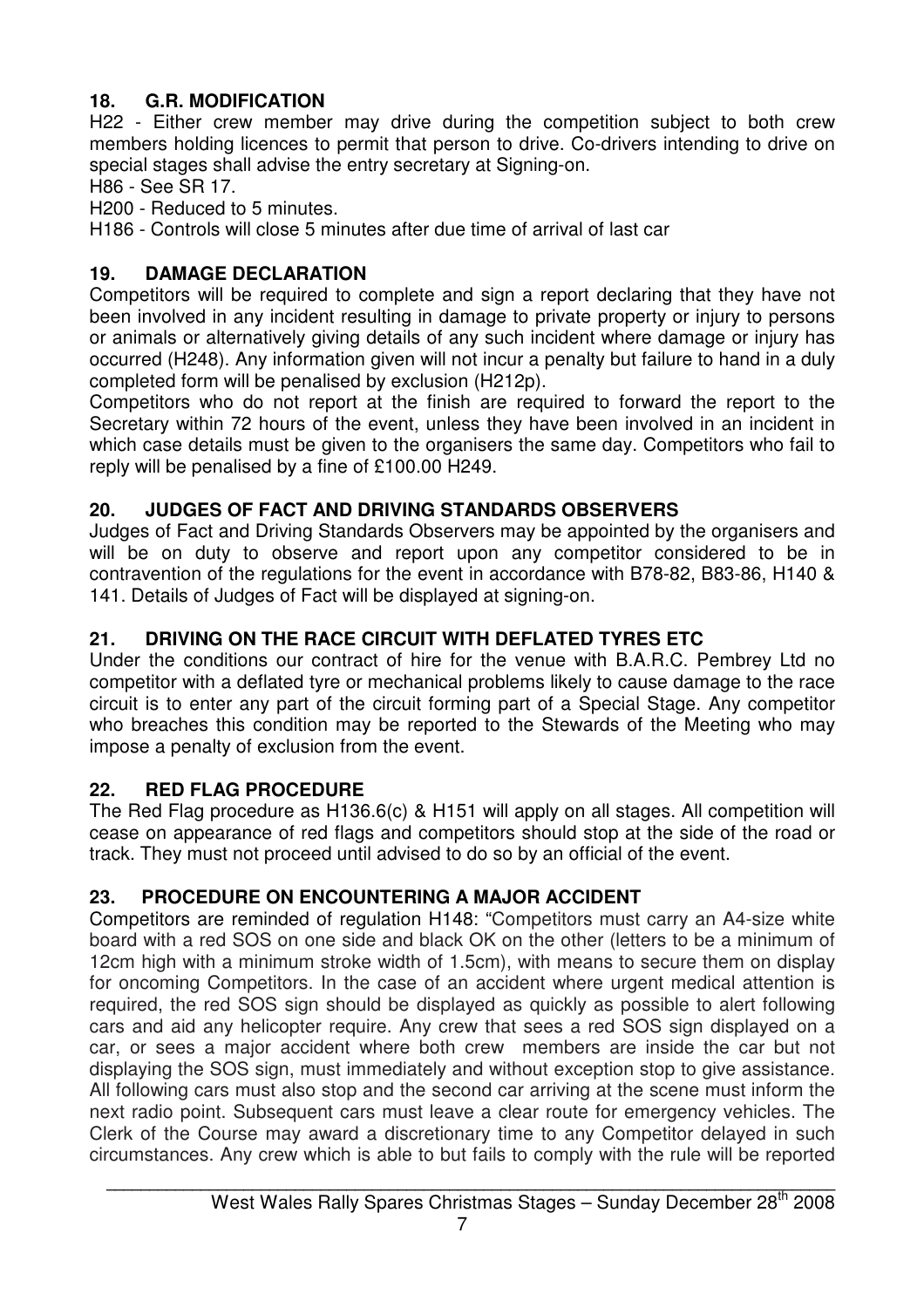to the Clerk of the Course who may impose penalties. In the case of an accident where medical intervention is not required, the OK sign must be clearly shown to following vehicles, and to any helicopter attempting to assist. If the crew leave the vehicle, the OK sign must be left clearly visible to other Competitors. Any crew failing to comply will be subject to a penalty at the Clerk of the Course's discretion. Competitors who misuse the SOS or OK signs will be penalised and may be reported to the MSA for further action."

### **24. REFUELLING**

All competitors shall familiarise themselves with the recommendations published by the MSA with regard to the refuelling of competing vehicles on the event. A refuelling zone has been set up within the service area for this purpose and it is recommended that competitors make use of this facility.

### **25. TRADE VEHICLES**

Will only be allowed into the Service Area if prior arrangements have been made with BARC (Pembrey) Ltd - Tel:01554 891042) and confirmed to the Secretary of the Meeting.

### **ACKNOWLEDGEMENTS**

Gareth Lloyd – West Wales Rally Spares Royal Automobile Club Motor Sports Association Ltd. BARC (Pembrey) Ltd St John's Ambulance Local Motor Clubs All Marshals All Competitors and Supporters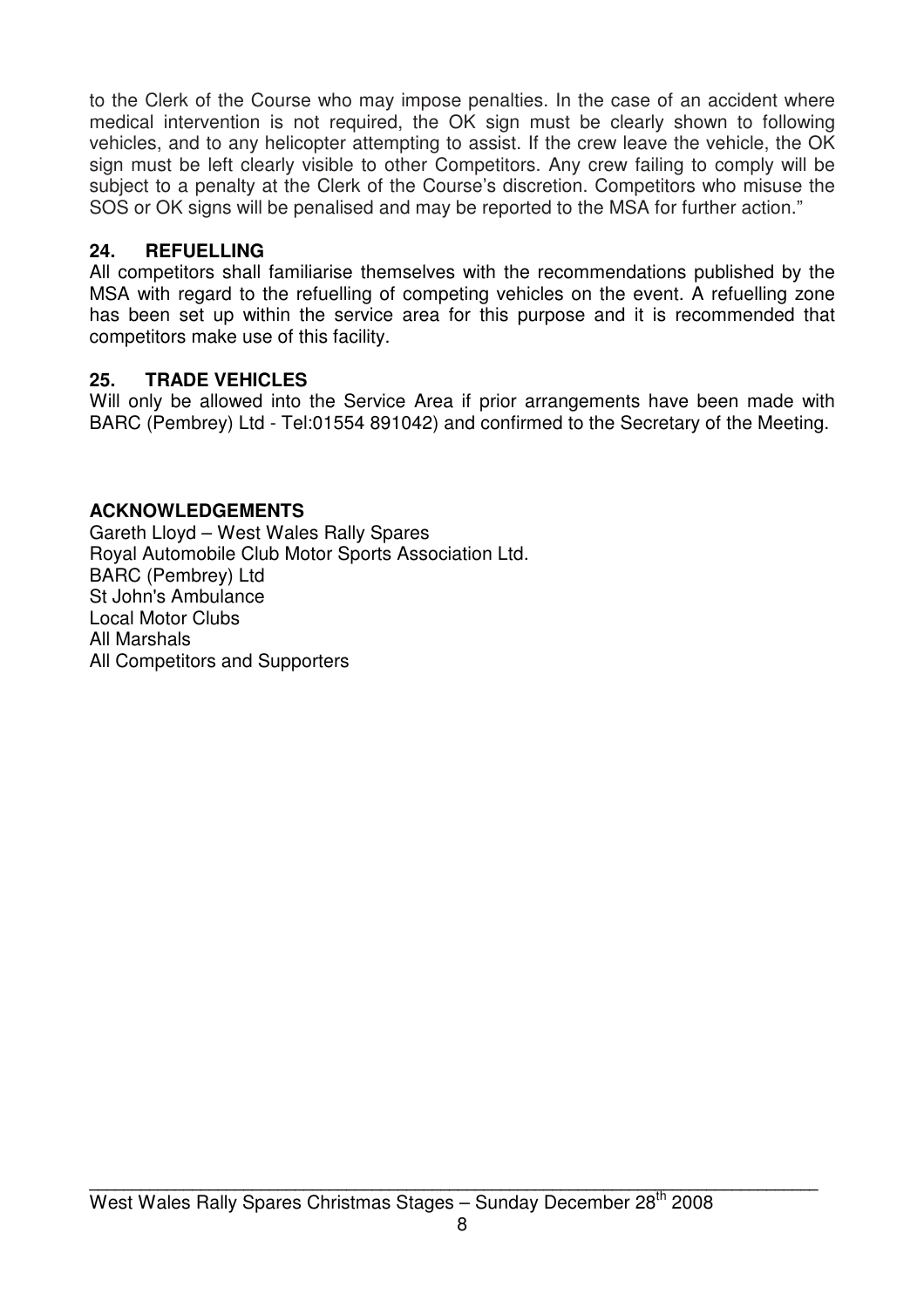| Ref. Nr.                           | Date received                                                                             | Acceptance/<br>refusal sent | <b>Payment details</b>                      | Comp.<br><b>Number</b> |  |
|------------------------------------|-------------------------------------------------------------------------------------------|-----------------------------|---------------------------------------------|------------------------|--|
|                                    |                                                                                           |                             |                                             |                        |  |
|                                    | <b>ENTRANT/SPONSOR</b>                                                                    |                             | Licence Nr __________                       |                        |  |
|                                    |                                                                                           |                             |                                             |                        |  |
| <b>DRIVER</b>                      |                                                                                           |                             |                                             |                        |  |
|                                    |                                                                                           |                             |                                             |                        |  |
|                                    |                                                                                           |                             | Post Code                                   |                        |  |
|                                    |                                                                                           |                             | Comp Licence Nr _________                   |                        |  |
|                                    |                                                                                           |                             |                                             |                        |  |
| <b>NEXT OF KIN:</b>                | Name $\frac{1}{\sqrt{1-\frac{1}{2}}}\left\vert \frac{1}{\sqrt{1-\frac{1}{2}}}\right\vert$ |                             | Relationship ___________________            |                        |  |
|                                    |                                                                                           |                             | Tel Nr: ____________________                |                        |  |
| <b>CO-DRIVER</b>                   |                                                                                           |                             |                                             |                        |  |
|                                    |                                                                                           |                             |                                             |                        |  |
|                                    |                                                                                           |                             | Post Code _______________                   |                        |  |
|                                    |                                                                                           |                             | Comp Licence Nr __________                  |                        |  |
|                                    |                                                                                           |                             |                                             |                        |  |
| <b>NEXT OF KIN:</b>                |                                                                                           |                             | Relationship __________________             |                        |  |
|                                    |                                                                                           |                             | Tel Nr: ___________________                 |                        |  |
|                                    | <b>VEHICLE AND CLASS</b>                                                                  |                             |                                             |                        |  |
| Engine Capacity: _______________   |                                                                                           |                             |                                             |                        |  |
|                                    | Forced Induction: YES/NO                                                                  |                             | Number of valves per cylinder: ____________ |                        |  |
| 4 wheel Drive: YES/NO              |                                                                                           |                             | Number of camshafts (per bank): _________   |                        |  |
| Vehicle reg nr: __________________ |                                                                                           |                             | Class entered (See SR7): ________________   |                        |  |

West Wales Rally Spares Christmas Stages - Sunday December 28<sup>th</sup> 2008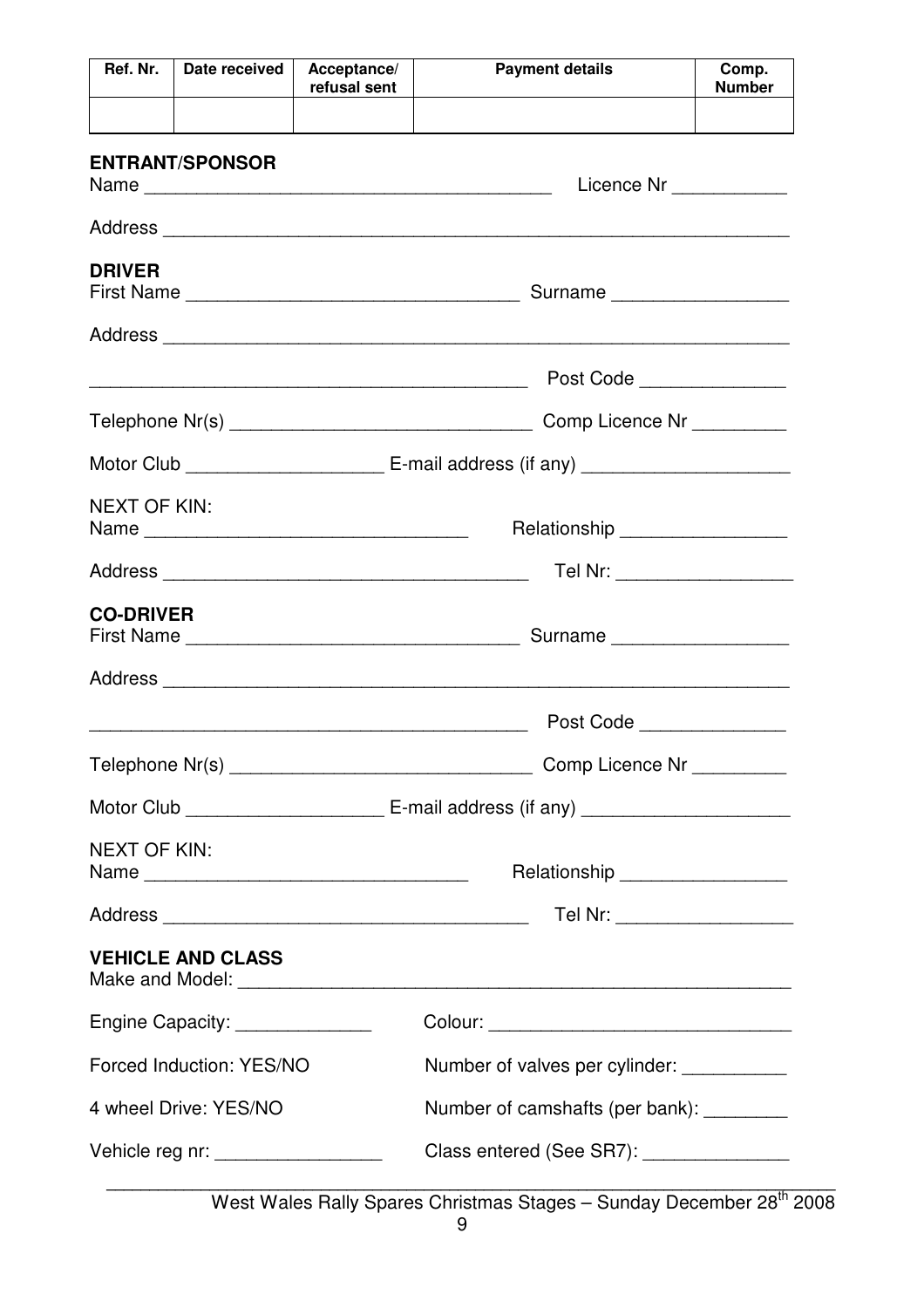#### **ADDITIONAL INFORMATION**

Additional awards:

| Ladies/mixed crew                                                              | YES/NO         |  |  |
|--------------------------------------------------------------------------------|----------------|--|--|
| <b>FEES</b><br>Entry fee                                                       | 190.00         |  |  |
| C.M.C. Membership - Driver to 31st Dec 2009                                    | 5.00           |  |  |
| C.M.C. Membership - Co-driver to 31st Dec 2009<br>(Please tick which paid for) | 5.00           |  |  |
|                                                                                | <b>TOTAL £</b> |  |  |

Please enclose cheque(s)/postal order(s) totalling the above amount, made payable to CARMARTHEN MOTOR CLUB LTD. Post dated cheques will not be accepted.

#### **SEEDING INFORMATION**

Please enter below details of driver's best performances in Stage Rallies (As a first named driver). If no appropriate results, please include any relevant experience.

| <b>EVENT</b> | <b>STATUS &amp;</b><br><b>YEAR</b> |  | <b>START</b> | <b>POSITION</b> |              |
|--------------|------------------------------------|--|--------------|-----------------|--------------|
|              | <b>CHAMPIONSHIP</b>                |  | NR.          | OVERALL         | <b>CLASS</b> |
|              |                                    |  |              |                 |              |
|              |                                    |  |              |                 |              |
|              |                                    |  |              |                 |              |
|              |                                    |  |              |                 |              |
|              |                                    |  |              |                 |              |
|              |                                    |  |              |                 |              |
|              |                                    |  |              |                 |              |
|              |                                    |  |              |                 |              |

N.B. Any entrant falsely declaring or withholding information may forfeit their entry fee and have their entry refused.

#### **THE ENTRY FOR MUST BE COMPLETED IN EVERY RESPECT - INCLUDING SIGNING THE INDEMNIFICATIONS** and sent to the Entries Secretary: **Ryland James, Cartref, Bethlehem Road, Pwll Trap,**

#### **St Clears, Carmarthen, SA33 4AN.**

Tel & Fax: 01994 230966 (1900 - 2100 hours only please) E-mail: rylandjms@aol.com

#### **Please enclose 3 completed labels to be used on correspondence.**